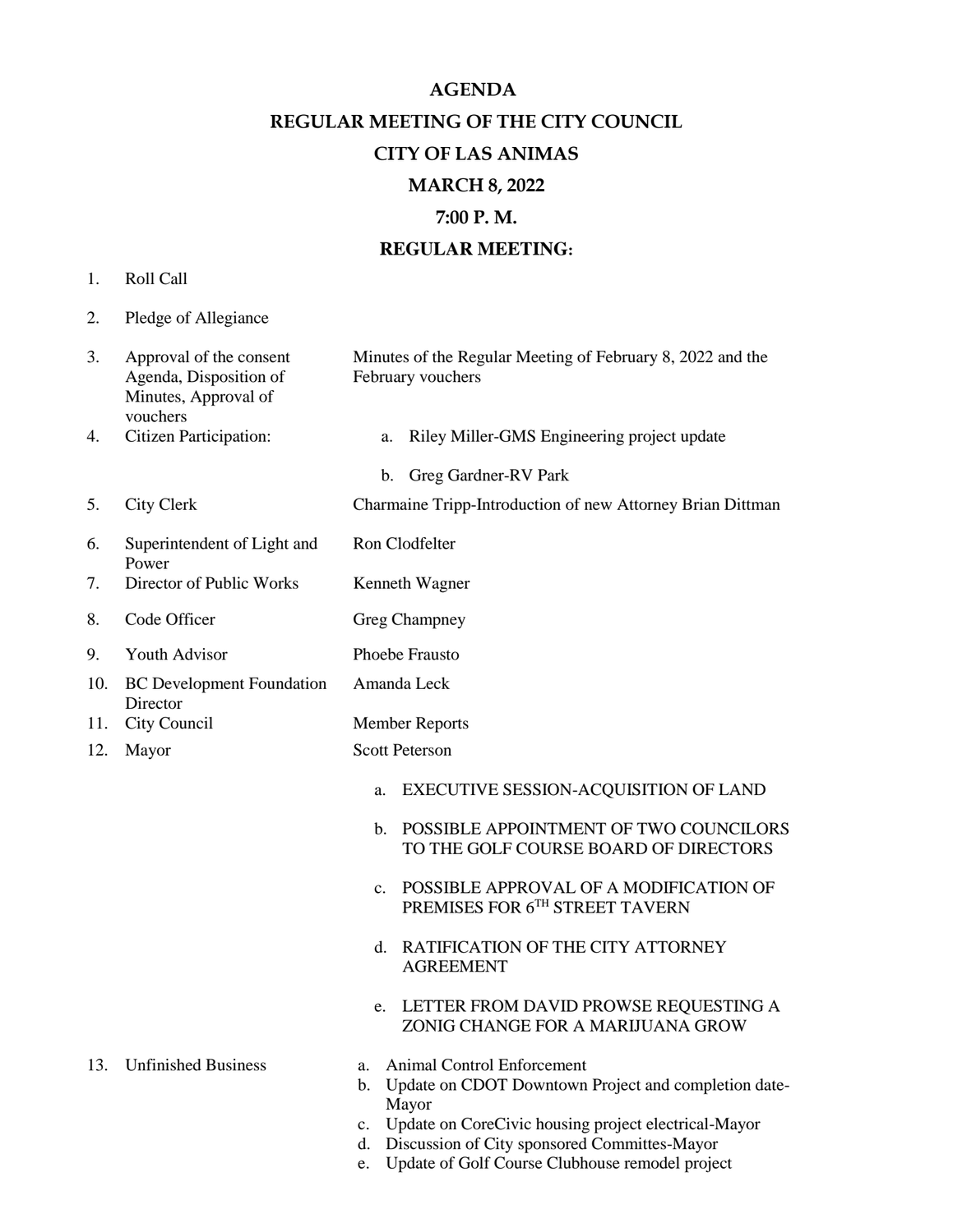## 14. New Business

15. For Your Information March Council Proceedings March Public Works Report March Light & Power Report March City Clerk's Report March Code Enforcement Report Request from the Post Prom Committee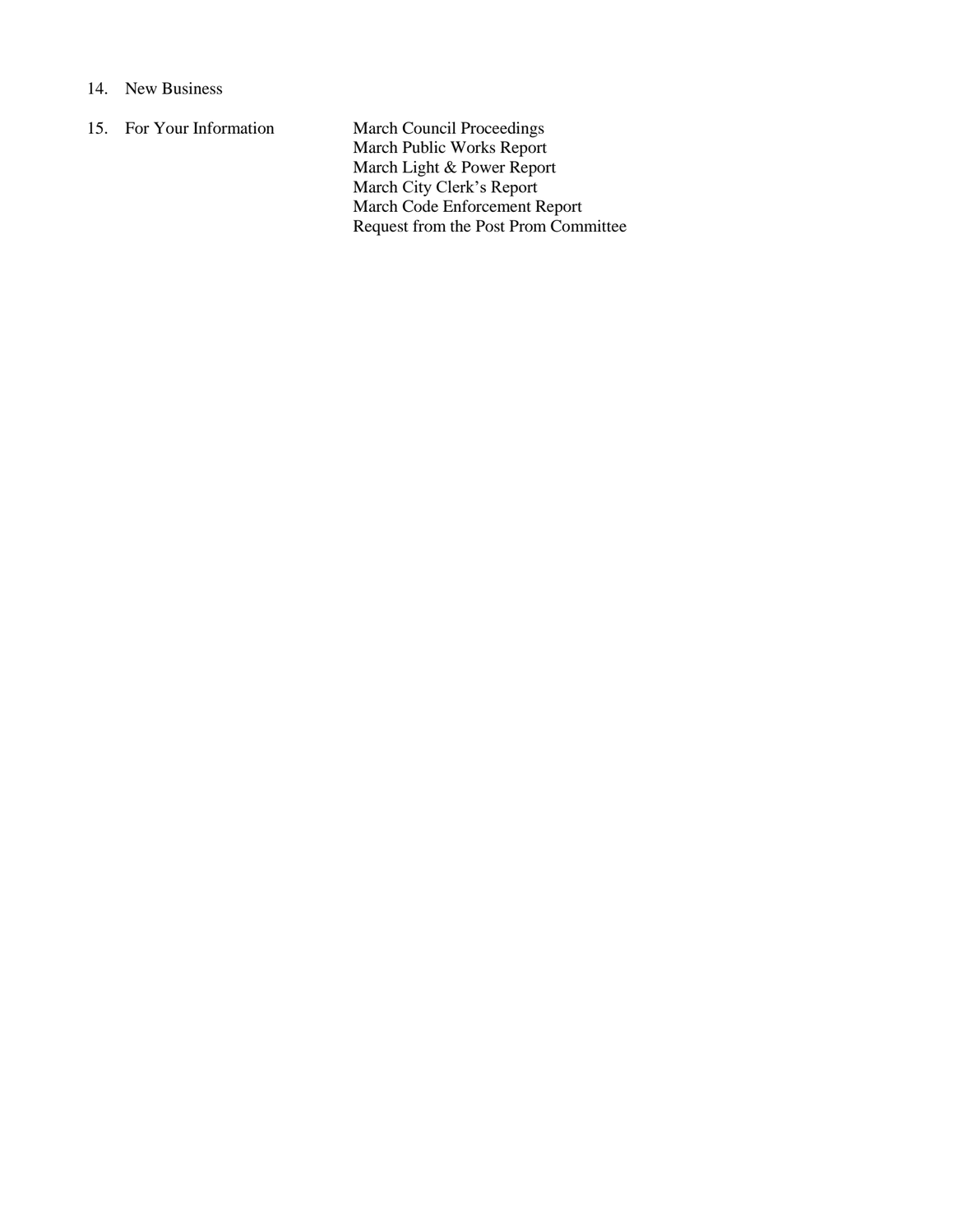# Mission Statement

The City Council representing the City of Las Animas strives to promote and improve our quality of life, enhance our sense of community, and preserve the integrity of our small town heritage.

### Commitment(s)

We are committed to providing excellence in services for all citizens, businesses, and visitors through constant improvement and determination. We strive to sustain the public trust through open and responsive government, and we encourage public participation from our citizens and businesses.

## Vision

Las Animas is a close knit community with a significant history of hard working families and friends who believe strongly in successes that are achieved through teamwork, faith, and dedication to each other.

### Values Statements

We believe that service to the public is our reason for being and strive to deliver quality services in a highly professional, costeffective, and efficient manner.

We believe that fiscal responsibility and the prudent stewardship of public funds is essential for citizen confidence in government.

We believe that ethics and integrity are the foundation blocks of public trust and confidence and that all meaningful relationships are built on these values.

We believe that the very essence of leadership is to be visionary and to plan for the future.

We believe that in order to 'make things happen' for the city we must be both proactive and progressive in the setting of goals and implementation of our plans.

We believe that continuous improvement is the mark of professionalism and are committed to applying this principle to the services we offer and the development of our employees.

We believe that the public is best served when departments and employees work cooperatively as a team rather than at cross purposes.

We believe that positive relations with the community and public we serve leads to positive, involved, and active citizens.

## Strategic Plan Focus Areas

Safety and Security of Citizens Economic Development Infrastructure Sustainment and Improvement Community Involvement and Engagement Fiscal Responsibility and Transparency

## Housekeeping Rules

The regular meeting of the Las Animas City Council convenes in the Council Chambers which is located in the City Hall at 532 Carson Ave at 7:00 p.m. on the second Tuesday of every month. Because the Council desires to hear the viewpoints of all citizens and needs to conduct its business in an orderly and efficient manner, members of the public wishing to speak under the "Public Participation section of the Agenda must complete the sign-up sheet provided. Members of the public will not speak until called upon, and are asked to limit their comments to three minutes. In public session, the Council will not hear personal comments on personnel and staff connected with the City of Las Animas.

## Consent Agenda

Is a list of action items which the Council proposes to adopt with one motion and vote. All members must agree to the items on the consent calendar, and if any one member disagrees the proposed action is taken off the consent calendar and dealt with individually.

#### How to get on the Agenda